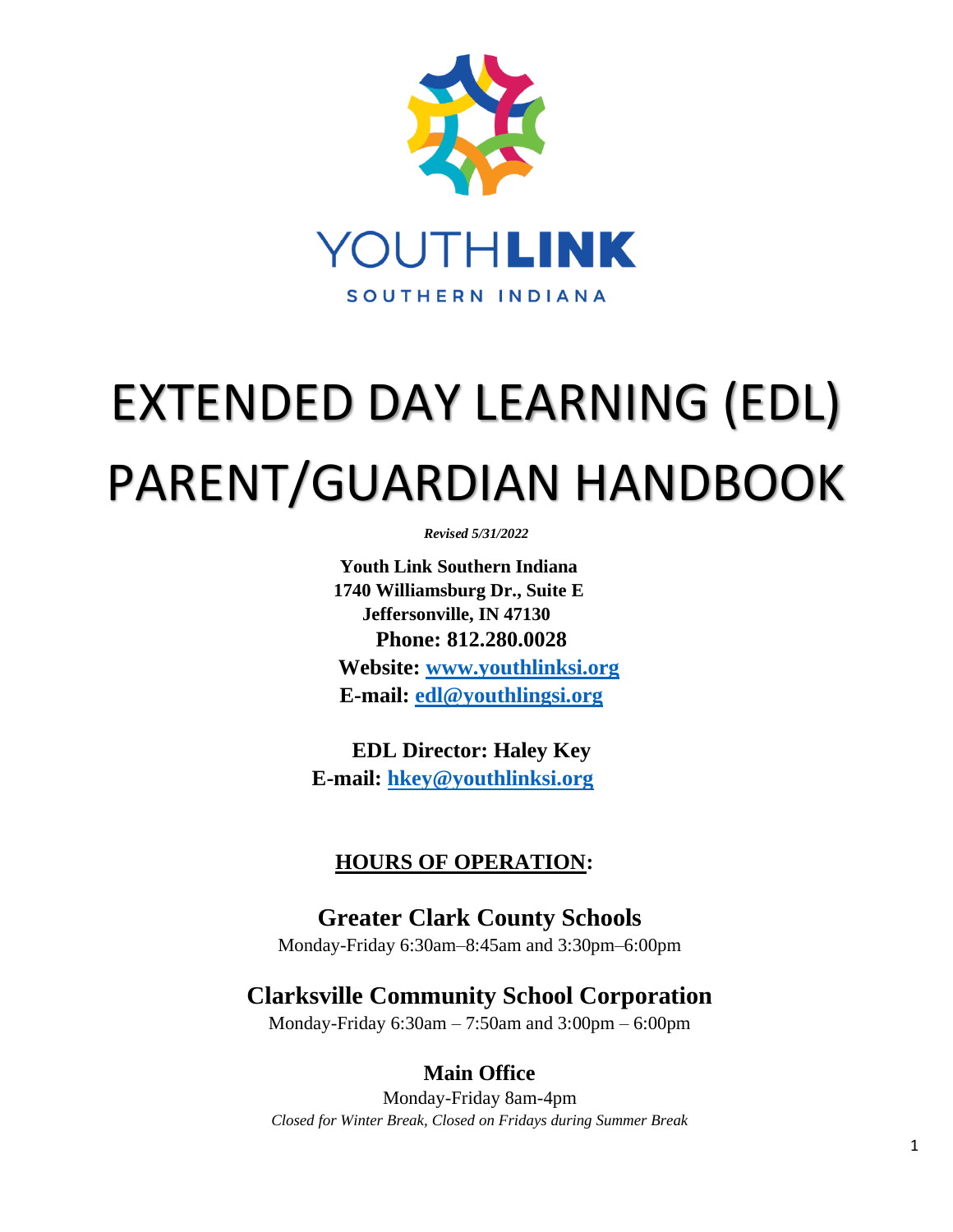#### **Welcome to the Extended Day Learning Program**

We are excited for the 2022-2023 school year! The Extended Day Learning (EDL) program is designed to focus on education as well as quality childcare. Youth Link SI will not discriminate based on race, gender, sexual orientation, national origin, color, disability, or age. Youth Link SI must always maintain appropriate staff to child ratios and is not equipped to work one on one with individual students. Children in grades PreK-5 may enroll. Students in  $6<sup>th</sup>$  grade are eligible for the program, however because special transportation is required, please contact the office at 812.280.0028 to speak with the EDL Director, Haley Key, or email [\(hkey@youthlinksi.org\)](mailto:hkey@youthlinksi.org).

Students will have support with homework help, academic games/activities that include STEM and enrichment. Our goal is to provide homework assistance but not one on one tutoring. We strongly encourage parents/guardians to check your child(ren)'s homework due to time and staffing constraints. Enrichment activities are provided towards the end of the day. These activities vary from site to site but always include lots of fun!

## **Weekly Tuition Rates**

Fee Schedule: Parents can choose to pay for full time/part time/before or after care.

#### **Payments are processed on Monday, the week of service.**

**Rates will NOT be prorated based on attendance**. Fees are subject to change with written notice. Tuition rates for 2022-2023 are listed as follows:

| <b>Number of Children</b> | <b>Full time</b><br>$3-5$ days | Part time<br>1-2 days/week | <b>Before Care</b><br>$3-5$ days | <b>After Care</b><br>$3-5$ days                 |
|---------------------------|--------------------------------|----------------------------|----------------------------------|-------------------------------------------------|
| One Child                 | \$75/week                      | \$45/week                  | \$45/week                        | \$65/week                                       |
| Two Children              | \$120/week                     | \$70/week                  | \$70/week                        | \$105/week                                      |
| Three Children            | \$150/week                     | \$90/week                  | \$90/week                        | \$130/week                                      |
| <b>Fall/Spring Break</b>  |                                |                            |                                  | \$130 child/week<br>\$55 each additional child. |

Please note: a minimum of fifteen (15) children must be pre-registered and prepaid for Youth Link SI to offer programming on Fall Break and Spring Break. Registration is required through your parent portal.

#### **Other Fees**

- Each student will be charged an annual registration fee of \$20. This fee is NON-REFUNDABLE
- A \$15 fee will be charged for any ACH Bank Drafts that are returned unpaid (for any reason).
- A \$10 late fee will be charged for any account that is 7 days late.

## **Procedures for Non-payment**

- After one (1) week of non-payment you will be contacted via email or phone call
- By the end of week two (2) if payment has not been received (end of business day Friday) your child(ren) will be unenrolled and will lose their spot in the program.

## **Refunds**

By enrolling your student, you are signing up for a spot in the program. There are a limited number of spots based on staff to student ratio and space of the site. No adjustments will be made for missed or partially attended weeks. When you enroll you are reserving the time, space, staffing, and provisions for your child whether he or she attends or not.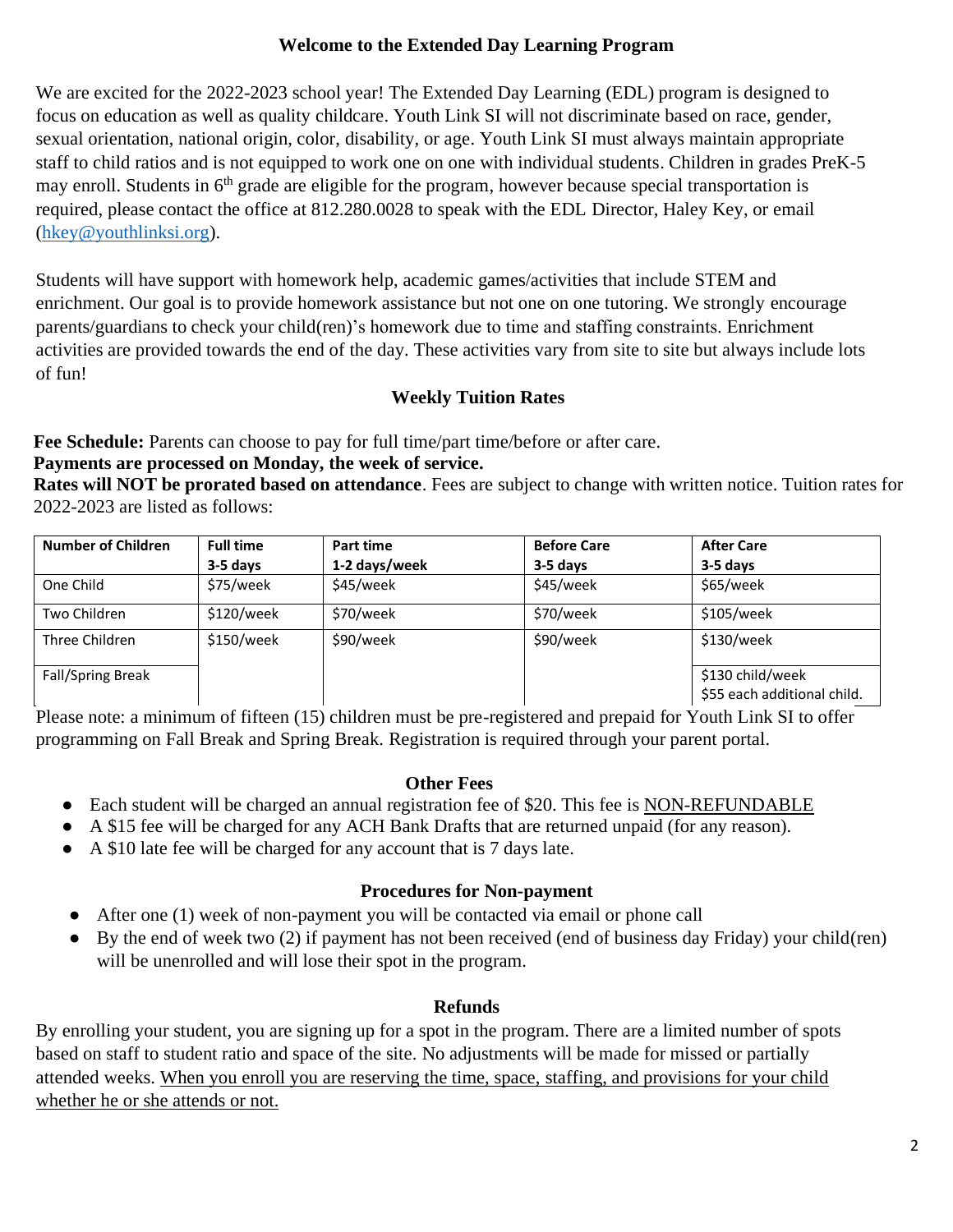## **Inclement Weather**

## *Snow days (Not including snow emergencies)*

If school is canceled for a snow day, Youth Link SI will provide services at one site (Northaven Elementary, 1907 Oak Ridge, Jeffersonville, IN 47130). Families will not be charged for one snow day in each week, however we reserve the right to charge for multiple snow days in the same week (\$25/student/day). Staff will be there from 6:30am – 6:00pm. Students WILL NEED to bring lunch and e-learning day assignments (if applicable).

\*\*If Clarksville Community School Corporation is closed and Greater Clark County School is open, Youth Link SI will NOT provide snow day care due to staffing availability.

#### *State of Emergency Declaration for extreme weather*

If there is an early dismissal due to snow day/weather/road conditions/etc., Youth Link SI staff may contact parents/guardians for cancellation or early pick up to ensure everyone's safety.

*Delay Days* (This service is provided **ONLY** to schools that offer morning services.)

- Care will be available at your child's school from 6:30am until school starts at no additional charge
- If Greater Clark County Schools (GCCS) would initially call for a delay then at the last-minute cancel school, which becomes a full snow day, students onsite (at their school) will be transported by GCCS (with parent/guardian permission) to Northaven Elementary. Youth Link SI will provide childcare onsite until 6:00pm at no additional charge.
- If both school districts, Clarksville Community School Corporation and Greater Clark County Schools, would initially call for a delay then at the last-minute cancel school, Clarksville parents would be required to pick up their student(s) and then transport them to Northaven Elementary for care (if desired) at no additional charge.
- Lunch WILL be provided by Youth Link SI if a delay day becomes a snow day.

## **Student Pick Up**

## **Release of Children Policy - Sign In/Sign Out Procedures**

A responsible adult should always escort the child(ren) in/out of the building. Only authorized "contacts" may pick up a child from our care. All children must be signed in/out daily using the PIN number assigned during registration. Each "contact" has their own PIN number. If parents/guardians refuse to sign in/out their child(ren), Youth Link SI has the right to remove the child(ren) from the program.

If an isolated incident or emergency occurs and a parent is running late, the parent should contact Youth Link staff members to make them aware of the delay. The EDL program site closes at 6:00 p.m. If the child is not picked up by 6:10pm and parent(s) have not contacted site staff, parent/legal guardian and emergency contacts will be called. At 6:15pm there will be a \$1 per minute charge until the child(ren) is picked up. At 6:45pm the police will be called to pick up the child(ren). Continued tardiness could result in dismissal from the program**.**

#### **Withdrawal**

The program requires a one week notice of the child(ren)'s permanent withdrawal from the program. Accounts will continue to accrue tuition fees/late fees unless notice is given. If parent/guardian fails to notify Youth Link SI via email [\(edl@youthlinksi.org\)](mailto:edl@youthlinksi.org) regarding the withdrawal of the child(ren) from the program, your account will continue to be billed and you will not be reimbursed.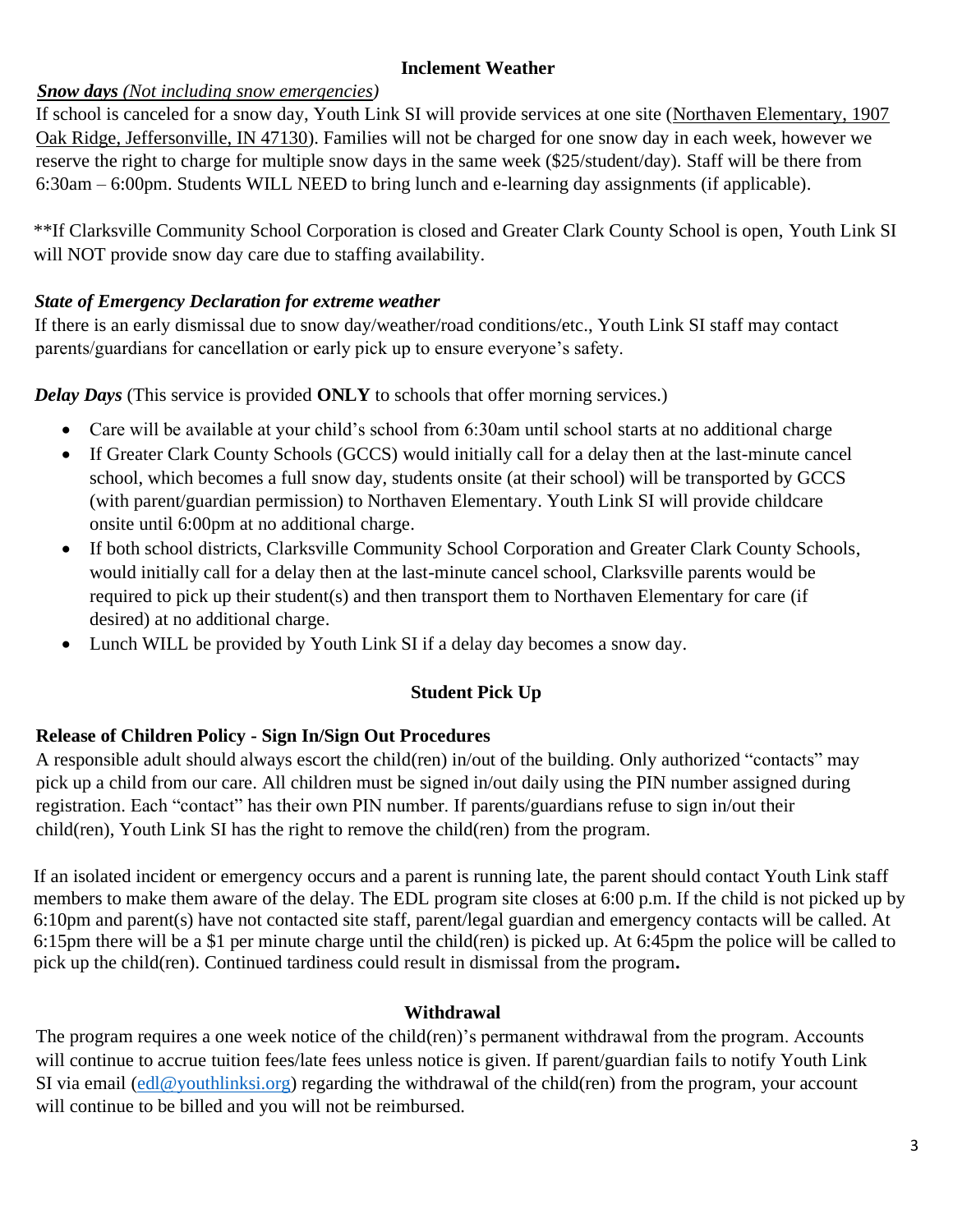# **Discipline/Guidance Policy**

To maintain a safe and fun environment for all students, each EDL site has a positive-reinforcement behavior management system in place. Hitting, kicking, spitting, hostile verbal behavior and other disruptive behaviors are not permitted. In response to these behaviors, Youth Link SI will NOT use threats or bribes, physical punishment, deprivation of food or other basic needs, humiliation, or isolation. Youth Link SI will respect your child, establish clear rules, be consistent in enforcing rules, use positive language to explain desired behavior, speak calmly, give clear choices, redirect your child to a new activity, or move your child to a time-out chair for no longer than one minute per year of your child's age. If your child's behavior is very disruptive or harmful to themselves or other children, Youth Link SI will discuss the issue with you privately. If we are unable to resolve the issue, you will be asked to make other childcare arrangements.

## **Trial Period**

The first 2 weeks of enrollment in Youth Link SI is considered a "trial period." Childcare may be terminated by either the Provider or parent during this trial period without advance notice.

## **Youth Link SI reserves the right to remove a child from the program for such things as, but not limited to:**

- The Child(ren)'s behavior is disruptive**,** destructive, uncontrollable, violent, or threatening to the other children or providers at the care facility.
- A Parent's behavior is threatening or abusive to the other children or providers at the care facility.
- Account is 2 weeks past due
- Refusing to uphold company policy and state regulations.

All terminations of this type can be made effective immediately. Each family MUST sign a state required discipline form that must remain on file in our office before the child(ren) can attend**.** 

# **Youth Link SI requires parents/guardians to provide the following information prior to any child(ren) beginning our EDL program.**

- **1. Does your child(ren) have an IEP?**
- **2. Does your child(ren) have a 504 Plan?**
- **3. Does your child(ren) have a Behavior Intervention Plan developed by the school?**

**If you answered "YES" to any of the above questions, we require that you provide a copy of the IEP, 504 Plan and/or the Behavior Intervention Plan to the EDL Director so that we may determine if this program is the best fit for your child(ren).** 

# **\*\*\* Youth Link SI does NOT have the capacity to work with children who require one on one care during the school day or children who cannot use the restroom independently. \*\*\***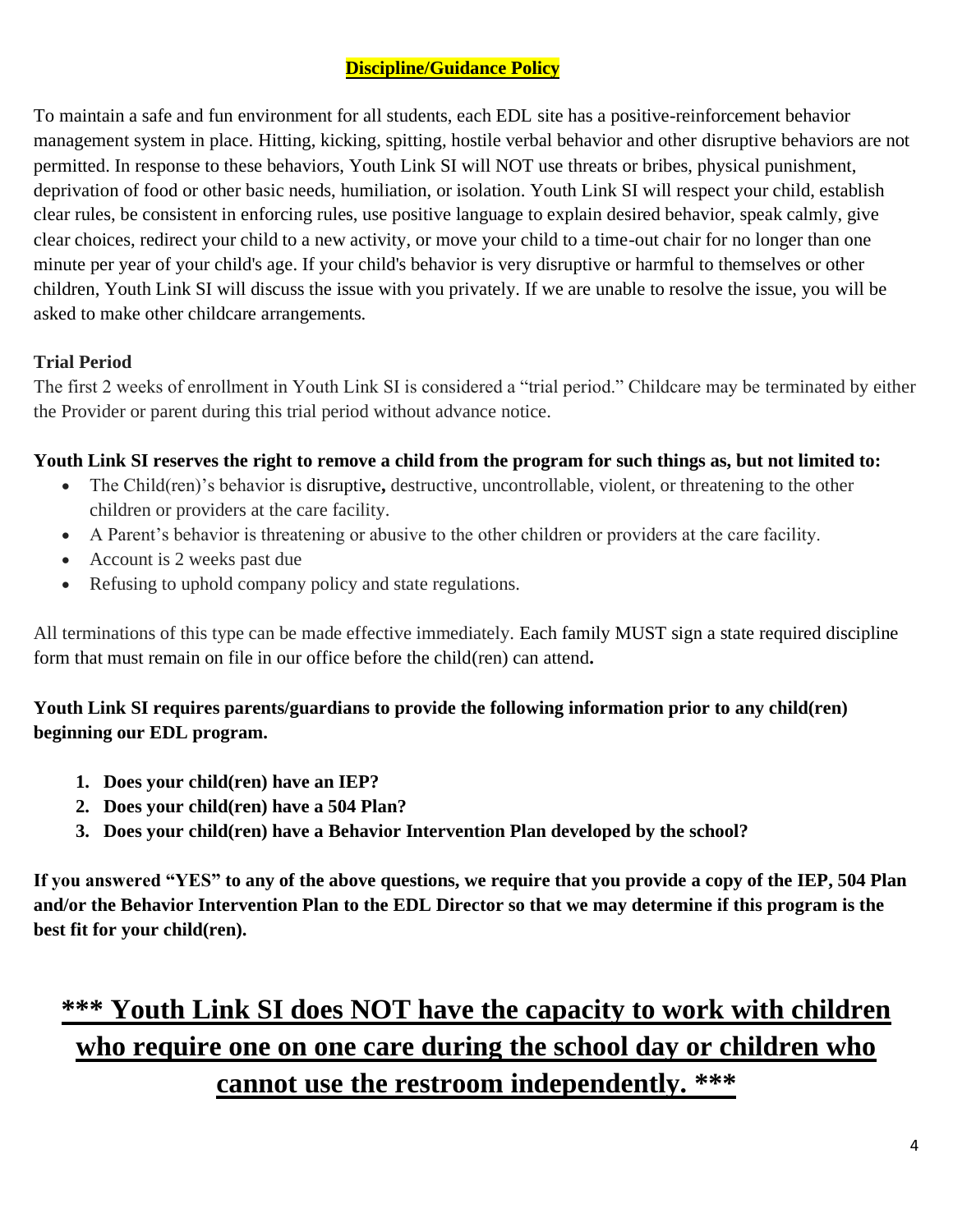#### **Anti-Bullying Policy**

Youth Link SI defines bullying as a means to seek harm, intimidate or coerce someone perceived as vulnerable. Bullying happens when a person or group of people want to have power over another and use their power to get their way, at the expense of someone else. Bullying is also when one or more people exclude, physically harm, or verbally abuse another person with the intent to hurt another. Bullying can also happen through cyberspace: through emails, texts, instant messaging, and other less direct methods.

At Youth Link SI, bullying is inexcusable, and we stand firm against all types of bullying. We want to help your child(ren) create a sense of belonging, improve social skills, provide academic support, build confidence, provide safety and supervision and make learning more fun!

#### **Snack**

All children will be given a snack provided by Greater Clark County Schools or Clarksville Community School Corporation that meets the USDA federal food guidelines. A doctor's statement is required for all children who have food allergies so adjustments to the menu can be made.

#### **Communication**

Youth Link SI strives to have strong communication with the parents/guardians of the children we serve. If there are concerns, we will be happy to schedule a conference with you. If you have a concern, please address with Youth Link SI staff directly instead of having your student relay your message to us.

#### **Accidents or Emergencies**

In case of an accident, your child(ren) will be given first aid and you will be notified. If your child(ren) sustains an injury more severe than our skills allow, the staff will take the steps necessary to obtain emergency medical care including, but not limited to, the following: 1. Attempt to contact a parent/guardian, using all numbers for persons provided on the registration form. 2. If injury warrants, we will call an ambulance or paramedic and have the child(ren) taken to the closest emergency facility in the company of a staff member. Your child(ren)'s registration form, that includes medical information, should be **UP TO DATE AT ALL TIMES**. Please be sure you have completed the emergency medical treatment portion of your child(ren)'s registration form. Up to date contact information for parents/guardians as well as an alternate contact person is vital.

#### **Release of Liability**

By registering for this program, you release Youth Link SI and individuals from liability in case of an accident during activities related to Youth Link SI, if normal safety procedures have been taken. Youth Link SI is NOT responsible for lost or misplacement of belongings.

#### **Permission**

Parents/guardians are asked to give permission for Youth Link SI to have access to information regarding your child(ren)'s report card, test scores, demographic information, student ID #, IEP, 504 Plan, Behavior Intervention Plan and any other information needed for Youth Link SI report forms. This information is reported out in the aggregate. No individual information is given to outside groups or individuals. You may decline this permission. We also ask that parents/guardians consider giving Youth Link SI permission to use your child(ren)'s photograph or video to be shared in marketing, media, social media, and reporting. You may decline this permission. (To decline send email to edl@youthlinksi.org)